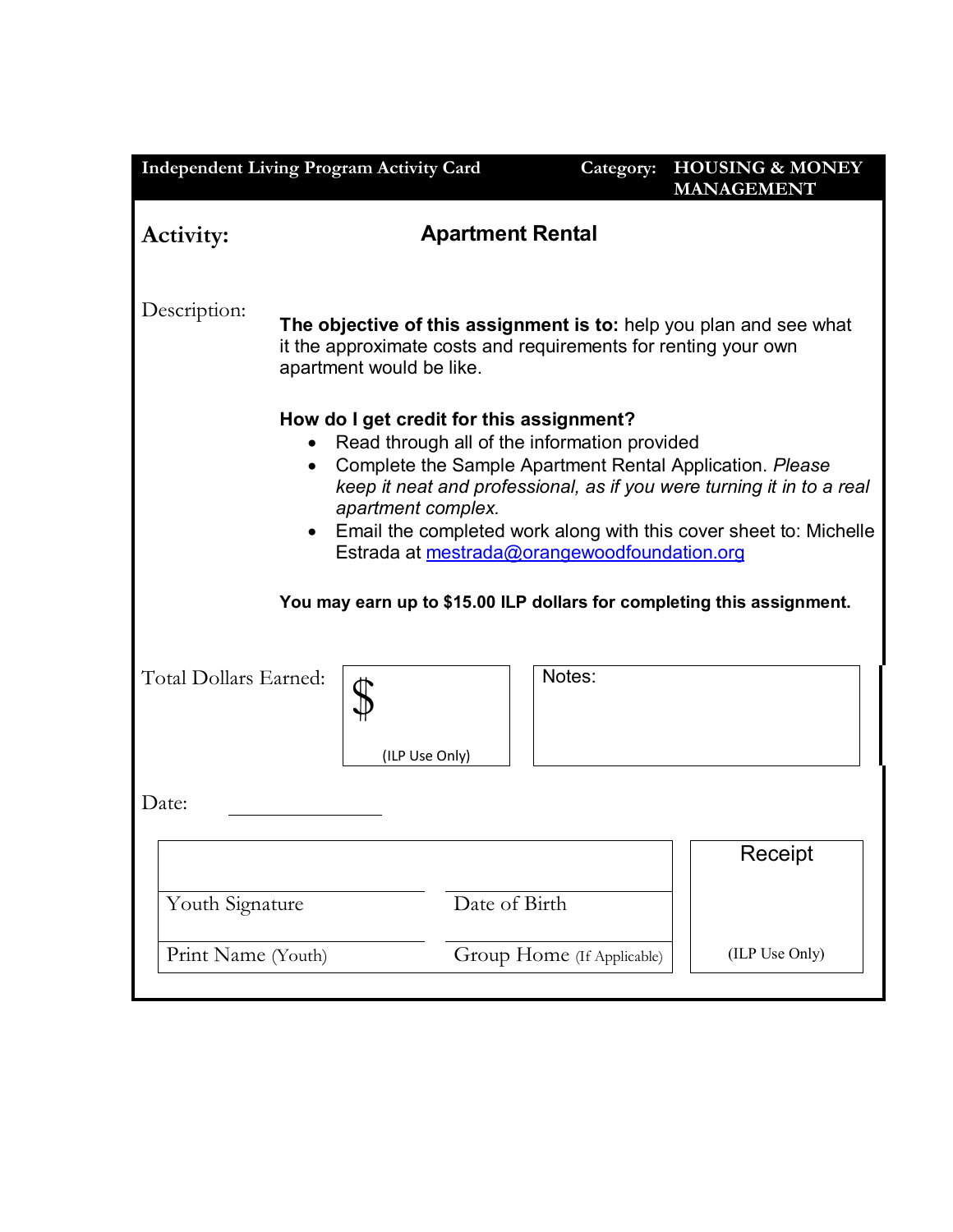### **Some of the steps for renting a property in California:**

- An application fee for every person over 18 intending to occupy the property plus a credit check, nationwide eviction search and criminal database search.
- You must provide the two most recent months of income verification. Paystubs, personal bank statements, and self-employed, tax returns may be used.
- The person applying should must provide a legible, clear copy of picture I.D.
- Completed applications are presented to the owner of the property or manager.
- Once your application has been approved, you have approximately 24 hours to give them your security deposit payment.

## **Qualifications for all California Leasing and Rental Properties:**

- The credit score must be 620 or higher.
- Occupancy is limited to 2 per bedroom.
- Security deposit is based on the applicant with the highest credit score who also earns at least 50% of the required income.
- Security deposit (a credit score of 620-649 can require 1.5 times the monthly rent in security).
- The security deposit must be paid in order to secure the property.

### **What is the difference between a lease and renting?**

The biggest difference between the two is the duration, a lease remains valid for the period of time specified in the agreement (e.g. agreement of two years), and renting agreements cover short-term period that is not specified. Leasing can be seen as a more long-term stay, with a fixed agreement and set monthly costs. Renting is short-term, month-to-month agreement, and costs can vary.

### *Penalties for breaking lease early:*

- Credit might be affected negatively
- loss of deposit
- difficult to rent in future (loss of credibility)

### **Requirement for renter's insurance:**

Renter's insurance helps cover unexpected events such as theft, break-in, or fire.

- Renter's insurance in California is on average \$16 per month, or \$195 per year.
- It usually covers personal property (Car break-in while parked in parking lot), liability, and additional living expenses (e.g., hotel bills if residence you rent is damaged).
- Your insurance policy may or may not cover the above. Be sure to read over what your insurance does and does not cover before signing your final paperwork.

### **TO COMPLETE ACTIVITY**

Fill out the Sample Apartment Rental Application on the following page and return it for full credit. For any information it asks for that you don't know or don't have, feel free to just make it up.